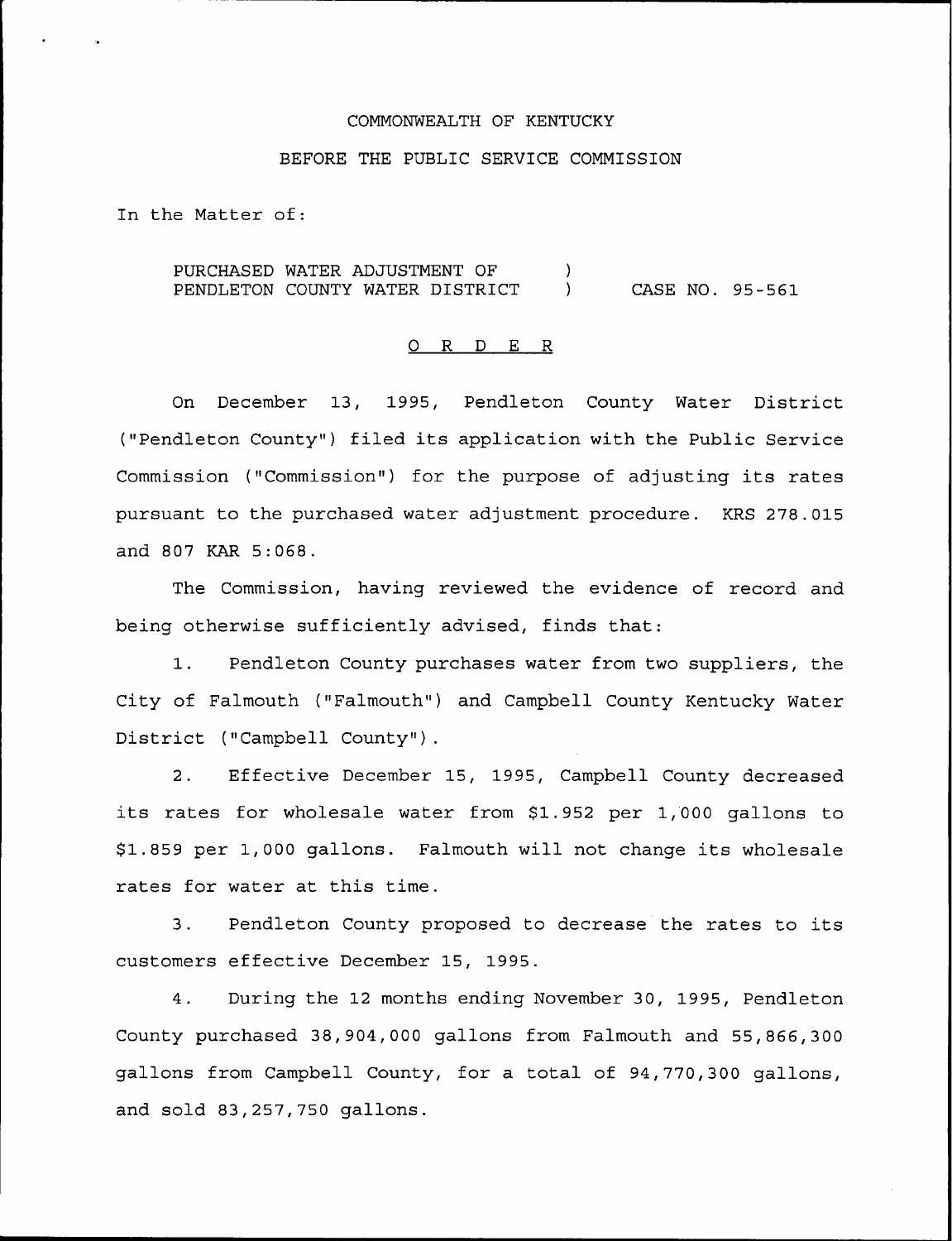5. Pendleton County's calculations are correct and show a decrease in purchased water cost of \$5,159.57, resulting in a purchased water adjustment of <sup>6</sup> cents per 1,000 gallons. Based on an average monthly usage of 5,000 gallons, the average bill of Pendleton County's customers would decrease 30 cents from \$27.20 to \$26.90, or 1.12 percent.

6. The minimum bill rates proposed by Pendleton County for Griffin Industries, Inc. ("Griffin") and Pendleton County High School ("Pendleton High") are incorrect in that the purchased water adjustment was not correctly applied on a per unit basis as required by 807 KAR 5:068. Pendleton County's tariff sheet showed the minimum bills for Griffin (400,000 gallons) and Pendleton High  $(125,000 \text{ gallons})$  to be \$1,987.99 and \$623.85, respectively. The correct calculations are set out below.<sup>1</sup> The proposed rates of Pendleton County for these two minimum bills should, therefore, be denied. All other rates proposed by Pendleton County are correct.

7. The purchased water adjustment of <sup>6</sup> cents per 1,000 gallons and the rates in Appendix A, attached hereto and incorporated herein, are fair, just, and reasonable and should be approved.

 $\mathbf{1}$ 400,000 gallons x \$ .06/1,000 gallons  $$ 24.00$  $=$ 125,000 gallons x \$.06/1,000 gallons 7.50  $=$ \$2,011.80 (current rate) - \$24.00<br>628.68 (current rate) - 7.50 \$1,987.80  $=$  $628.68$  (current rate) -621.18 $=$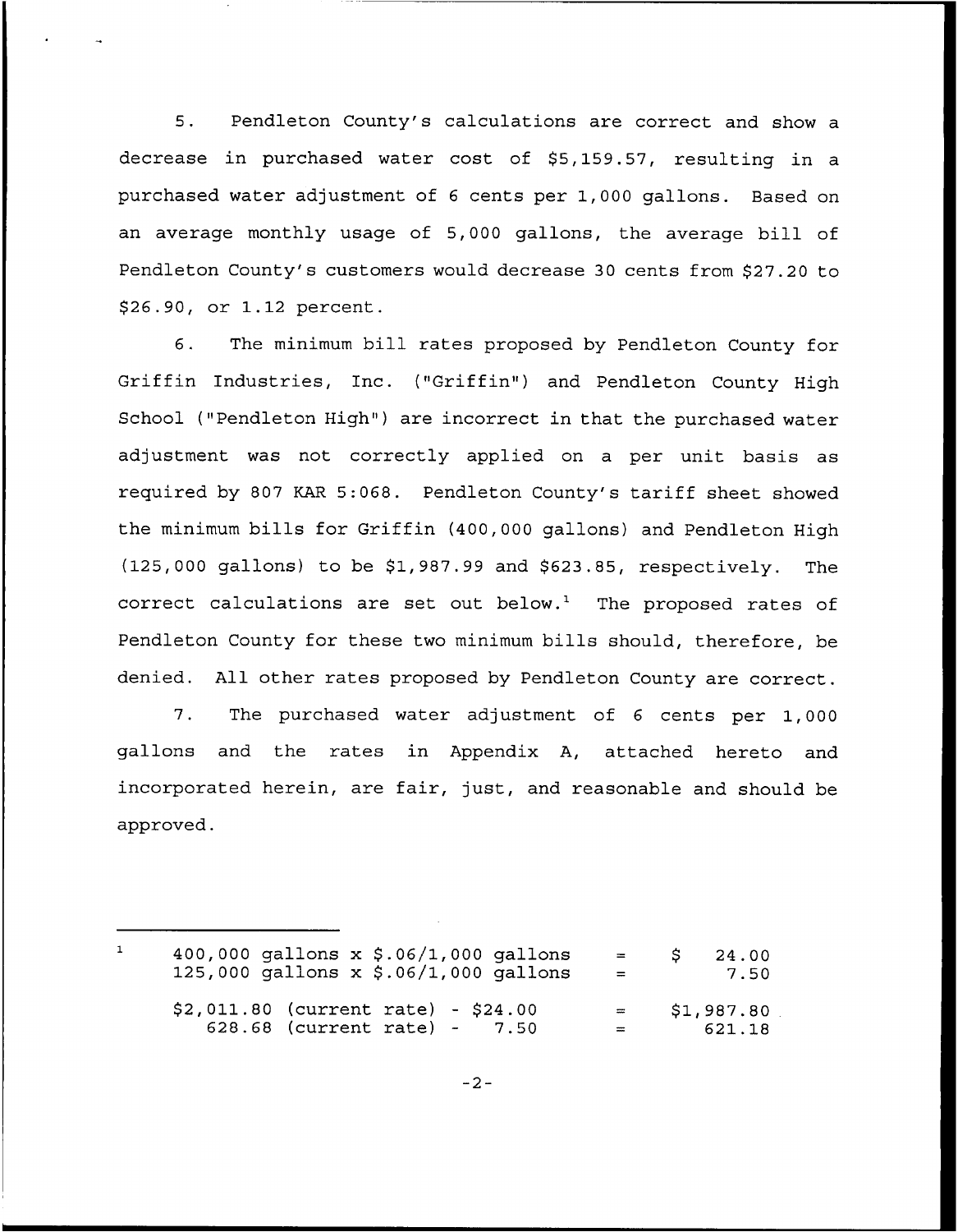IT IS THEREFORE ORDERED that:

1. The purchased water adjustment of <sup>6</sup> cents per 1,000 gallons and the rates in Appendix <sup>A</sup> are approved for services rendered on and after December 15, 1995.

2. Pendleton County shall, within 30 days from the date of this Order, file a revised tariff setting out the rates approved herein.

3. Within 30 days of the date of this Order, Pendleton County shall file verification that the notice to its customers has been given.

Done at Frankfort, Kentucky, this 12th day of January, 1996.

PUBLIC SERVICE COMMISSION

<u>Nuida K Bre</u> 996.<br>MISSION<br><del>YUUA</del> Auda<br>harman<br>Elun

Edon J. He

<u>avs</u> Commissione

ATTEST:

Executive